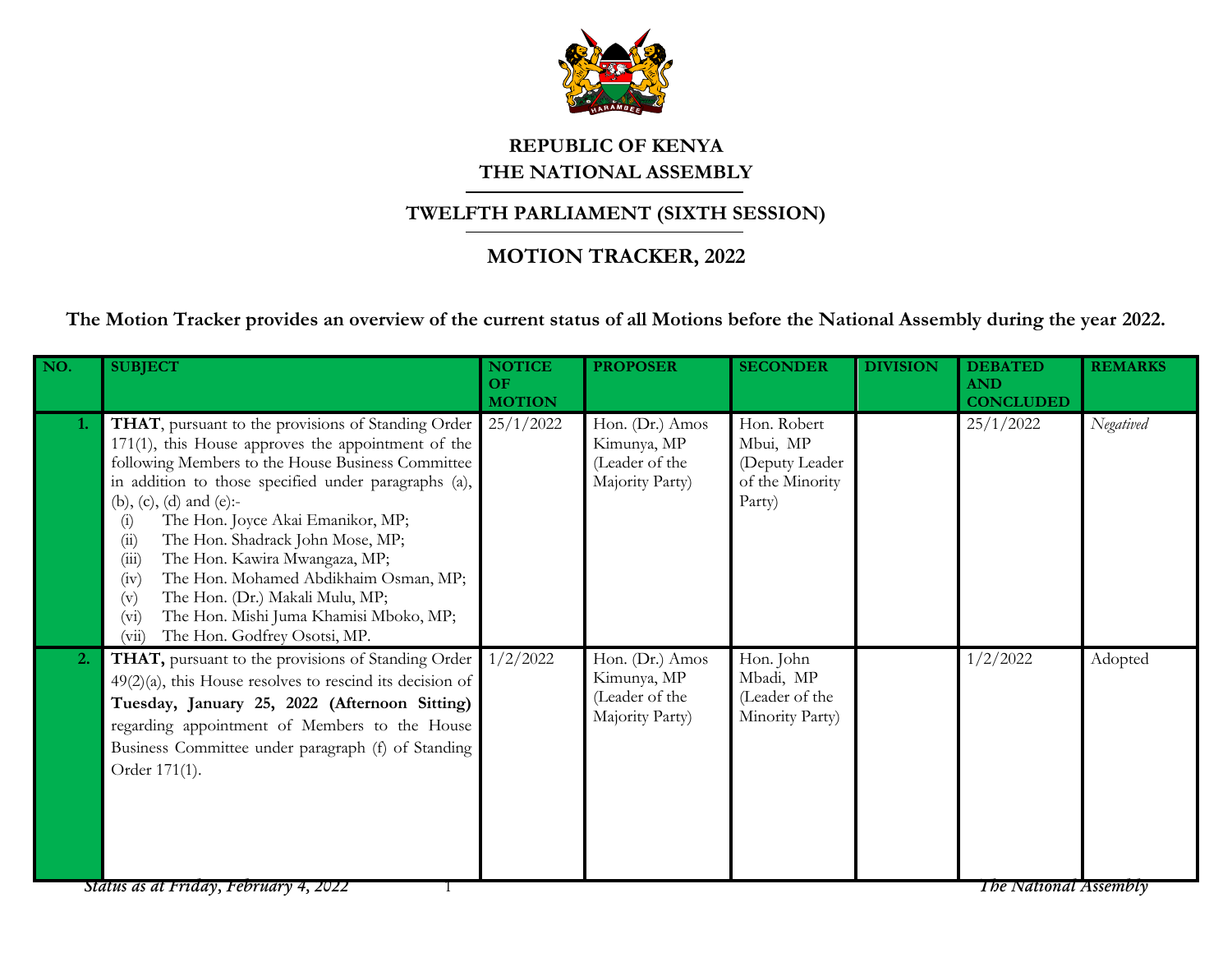| NO. | <b>SUBJECT</b>                                                                                                                                                                                                                                                                                                                                                                                                                                                                                                                                                                                                                                                                                                                                                                                                                                                                                                                                                                                           | <b>NOTICE</b><br>OF<br><b>MOTION</b> | <b>PROPOSER</b>                                                     | <b>SECONDER</b>                                                                               | <b>DIVISION</b> | <b>DEBATED</b><br><b>AND</b><br><b>CONCLUDED</b> | <b>REMARKS</b> |
|-----|----------------------------------------------------------------------------------------------------------------------------------------------------------------------------------------------------------------------------------------------------------------------------------------------------------------------------------------------------------------------------------------------------------------------------------------------------------------------------------------------------------------------------------------------------------------------------------------------------------------------------------------------------------------------------------------------------------------------------------------------------------------------------------------------------------------------------------------------------------------------------------------------------------------------------------------------------------------------------------------------------------|--------------------------------------|---------------------------------------------------------------------|-----------------------------------------------------------------------------------------------|-----------------|--------------------------------------------------|----------------|
| 3.  | THAT, pursuant to the provisions of Standing Order<br>$171(1)(f)$ , this House approves the appointment of the<br>following Members to the House Business Committee<br>in addition to those specified under paragraphs (a),<br>(b), (c), (d) and (e):-<br>The Hon. Joyce Akai Emanikor, MP;<br>(i)<br>The Hon. Shadrack John Mose, MP;<br>(ii)<br>The Hon. Kawira Mwangaza, MP;<br>(iii)<br>The Hon. Mohamed Abdikhaim Osman, MP;<br>(iv)<br>The Hon. (Dr.) Makali Mulu, MP;<br>(v)<br>The Hon. Mishi Juma Khamisi Mboko, MP;<br>(v <sub>i</sub> )<br>The Hon. Godfrey Osotsi, MP.<br>(vii)                                                                                                                                                                                                                                                                                                                                                                                                              | 1/2/2022                             | Hon. (Dr.) Amos<br>Kimunya, MP<br>(Leader of the<br>Majority Party) | Hon. John<br>Mbadi, MP<br>(Leader of the<br>Minority Party)                                   |                 | 1/2/2022                                         | Adopted        |
| 4.  | THAT, notwithstanding the provisions of Standing<br>Order 97(4), this House orders that, each speech in a<br>debate on Bills sponsored by a Committee, the<br>Leader of the Majority Party or the Leader of the<br>Minority Party be limited as follows:- A maximum of<br>forty five (45) minutes for the Mover, in moving and<br>fifteen minutes (15) in replying, a maximum of thirty<br>(30) minutes for the Chairperson of the relevant<br>Committee (if the Bill is not sponsored by the<br>relevant Committee), and a maximum of ten (10)<br>minutes for any other Member speaking, except the<br>Leader of the Majority Party and the Leader of the<br>Minority Party, who shall be limited to a maximum of<br>fifteen Minutes (15) each (if the Bill is not sponsored<br>by either of them); and that priority in speaking be<br>accorded to the Leader of the Majority Party, the<br>Leader of the Minority Party and the Chairperson of<br>the relevant Departmental Committee, in that order. | 2/2/2022                             | Hon. (Dr.) Amos<br>Kimunya, MP<br>(Leader of the<br>Majority Party) | Hon. (Dr.)<br>Rachel Nyamai,<br>MP<br>(Chairperson,<br>Departmental<br>Committee on<br>Lands) |                 | 2/2/2022                                         | Adopted        |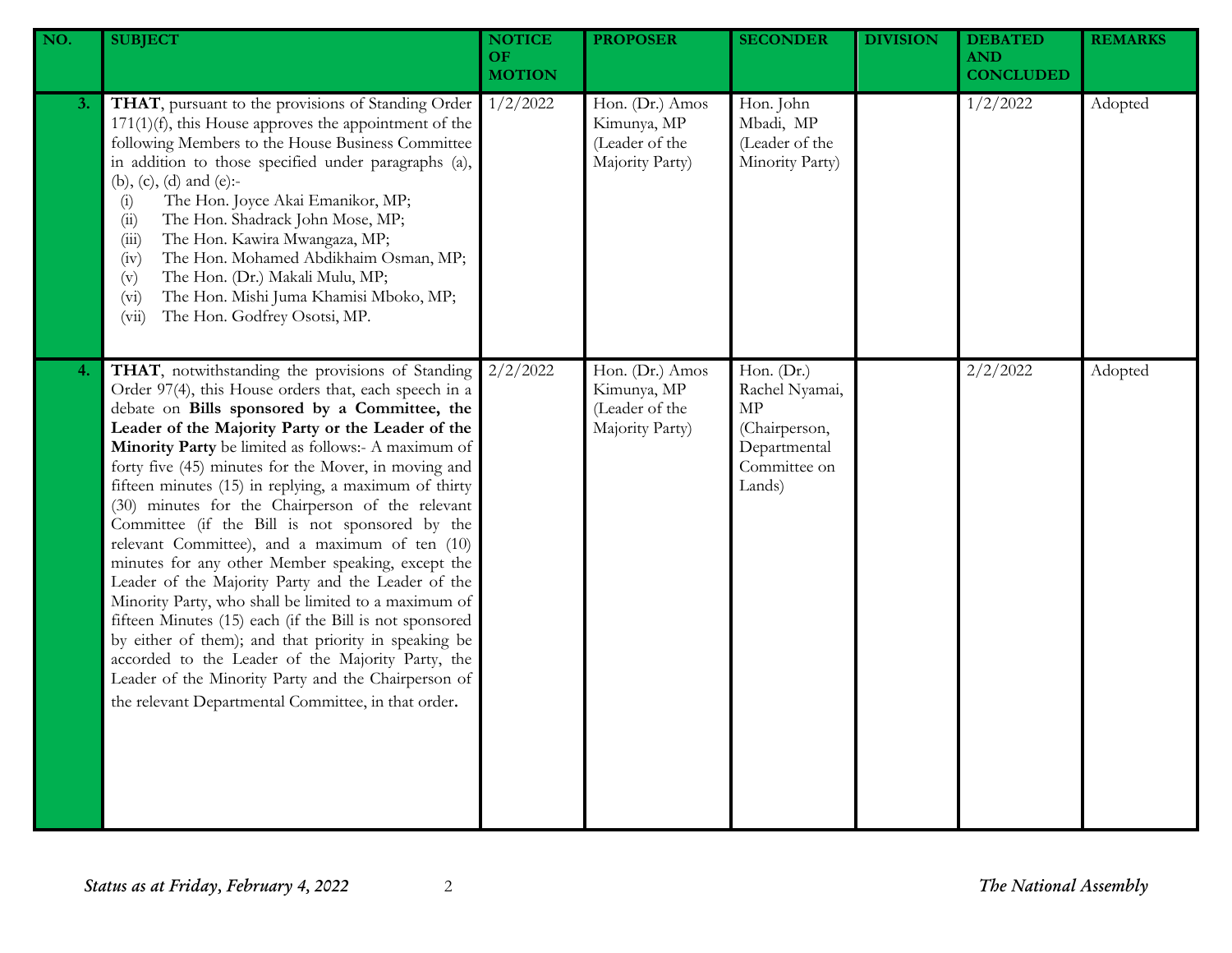| NO. | <b>SUBJECT</b>                                                                                                                                                                                                                                                                                                                                                                                                                                                                                                                                                                                                                                                                                                                                                                                                                                                                                                                            | <b>NOTICE</b><br>OF<br><b>MOTION</b> | <b>PROPOSER</b>                                                     | <b>SECONDER</b>                                                         | <b>DIVISION</b> | <b>DEBATED</b><br><b>AND</b><br><b>CONCLUDED</b> | <b>REMARKS</b> |
|-----|-------------------------------------------------------------------------------------------------------------------------------------------------------------------------------------------------------------------------------------------------------------------------------------------------------------------------------------------------------------------------------------------------------------------------------------------------------------------------------------------------------------------------------------------------------------------------------------------------------------------------------------------------------------------------------------------------------------------------------------------------------------------------------------------------------------------------------------------------------------------------------------------------------------------------------------------|--------------------------------------|---------------------------------------------------------------------|-------------------------------------------------------------------------|-----------------|--------------------------------------------------|----------------|
| 5.  | THAT, notwithstanding the provisions of Standing<br>Order 97(4), this House orders that, each speech in a<br>debate on Bills NOT sponsored by a Committee,<br>the Leader of the Majority Party or the Leader of<br>the Minority Party be limited as follows:- A<br>maximum of three hours and thirty minutes, with not<br>more than thirty (30) minutes for the Mover, in<br>moving and ten (10) minutes in replying, a maximum<br>of thirty (30) minutes for the Chairperson of the<br>relevant Committee and a maximum of ten (10)<br>minutes for any other Member speaking, except the<br>Leader of the Majority Party and the Leader of the<br>Minority Party, who shall be limited to a maximum of<br>fifteen Minutes (15) each; and that priority in speaking<br>be accorded to the Leader of the Majority Party, the<br>Leader of the Minority Party and the Chairperson of<br>the relevant Departmental Committee, in that order. | 2/2/2022                             | Hon. (Dr.) Amos<br>Kimunya, MP<br>(Leader of the<br>Majority Party) | Hon. (Dr.)<br>James Nyikal,<br>MP<br>(Seme<br>Constituency)             |                 | 2/2/2022                                         | Adopted        |
| 6.  | THAT, notwithstanding the provisions of Standing<br>Order 97(4), this House orders that, each speech in a<br>debate on any Motion, including a Special motion<br>be limited in the following manner:- A maximum of<br>three hours with not more than twenty (20) minutes<br>for the Mover and ten (10) minutes for each other<br>Member speaking, except the Leader of the Majority<br>Party and the Leader of the Minority Party, who shall<br>be limited to a maximum of fifteen (15) minutes each,<br>and that ten (10) minutes before the expiry of the<br>time, the Mover shall be called upon to reply; and that<br>priority in speaking be accorded to the Leader of the<br>Majority Party, the Leader of the Minority Party and<br>the Chairperson of the relevant Departmental<br>Committee, in that order.                                                                                                                      | 2/2/2022                             | Hon. (Dr.) Amos<br>Kimunya, MP<br>(Leader of the<br>Majority Party) | Hon. $(Dr.)$<br>David Eseli<br>Simiyu, MP<br>(Tongaren<br>Constituency) |                 | 2/2/2022                                         | Adopted        |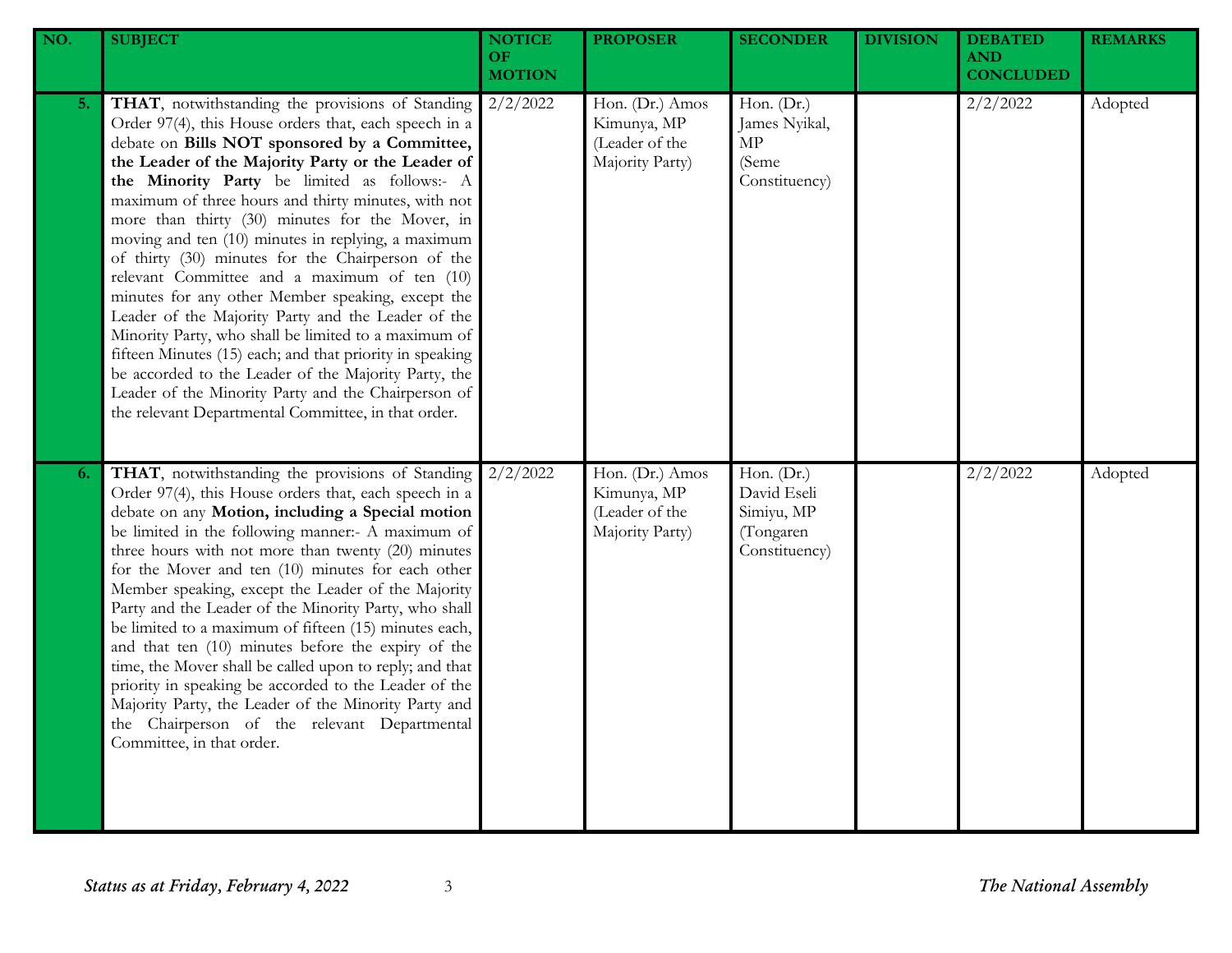| NO. | <b>SUBJECT</b>                                                                                                                                                                                                                                                                                                                                                                                                                                                                                                                                                                                                                                                                                                                                                                                                                                                                                                                                                                                                                                                                                                                            | <b>NOTICE</b><br>OF.<br><b>MOTION</b> | <b>PROPOSER</b>                                                     | <b>SECONDER</b>                                                                                           | <b>DIVISION</b> | <b>DEBATED</b><br><b>AND</b><br><b>CONCLUDED</b> | <b>REMARKS</b> |
|-----|-------------------------------------------------------------------------------------------------------------------------------------------------------------------------------------------------------------------------------------------------------------------------------------------------------------------------------------------------------------------------------------------------------------------------------------------------------------------------------------------------------------------------------------------------------------------------------------------------------------------------------------------------------------------------------------------------------------------------------------------------------------------------------------------------------------------------------------------------------------------------------------------------------------------------------------------------------------------------------------------------------------------------------------------------------------------------------------------------------------------------------------------|---------------------------------------|---------------------------------------------------------------------|-----------------------------------------------------------------------------------------------------------|-----------------|--------------------------------------------------|----------------|
| 7.  | THAT, notwithstanding the provisions of Standing<br>Order 97(4), this House orders that, each speech in a<br>debate on Committee Reports (except for Reports<br>of Audit Committees), including a Report of a Joint<br>Committee of the Houses of Parliament or any other<br>Report submitted to the House for which limitation<br>of time has not been specified, shall be limited as<br>follows:- A maximum of two and a half hours, with<br>not more than twenty (20) minutes for the Mover in<br>moving and five (5) minutes for any other Member<br>speaking, including the Chairperson of the relevant<br>Committee (if the Committee Report is not moved by<br>the Chairperson of the relevant Committee) except<br>the Leader of the Majority Party and the Leader of the<br>Minority Party, who shall be limited to a maximum of<br>ten $(10)$ minutes each, and that ten $(10)$ minutes<br>before the expiry of the time, the Mover shall be<br>called upon to reply; and further that priority in<br>speaking shall be accorded to the Leader of the<br>Majority Party and the Leader of the Minority Party,<br>in that order. | $2/2/\overline{2022}$                 | Hon. (Dr.) Amos<br>Kimunya, MP<br>(Leader of the<br>Majority Party) | Hon. (Dr.)<br>Makali Mulu,<br>$\ensuremath{\mathrm{MP}}$<br>(Kitui Central<br>Constituency)               |                 | 2/2/2022                                         | Adopted        |
| 8.  | THAT, notwithstanding the provisions of Standing<br>Order 97(4), this House orders that, each speech in<br>debate on Reports of Audit Committees (PIC,<br>PAC & SFAC) be limited as follows:- A maximum of<br>sixty (60) minutes for the Mover in moving and thirty<br>(30) minutes in replying, and a maximum of ten (10)<br>minutes for any other Member speaking, except the<br>Leader of the Majority Party and the Leader of the<br>Minority Party, who shall be limited to a maximum of<br>fifteen (15) minutes each; and that priority be<br>accorded to the Leader of the Majority Party and the<br>Leader of the Minority Party, in that order.                                                                                                                                                                                                                                                                                                                                                                                                                                                                                  | 2/2/2022                              | Hon. (Dr.) Amos<br>Kimunya, MP<br>(Leader of the<br>Majority Party) | Hon. Silas<br>Tiren, MP<br>(Chairperson,<br>Departmental<br>Committee on<br>Agriculture and<br>Livestock) |                 | 2/2/2022                                         | Adopted        |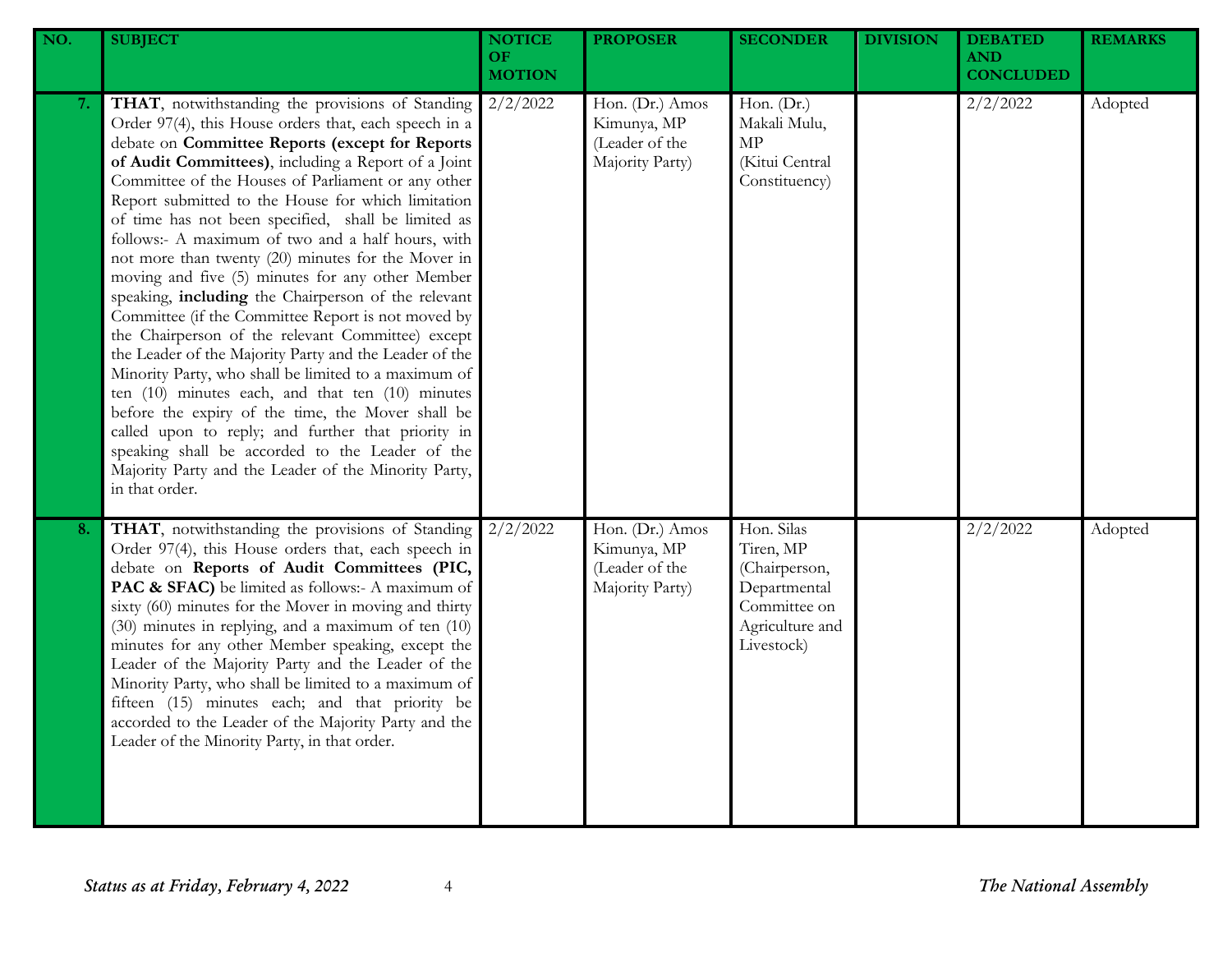| NO. | <b>SUBJECT</b>                                                                                                                                                                                                                                                                                                                                                                                                                                                                                                                                                                                                                                                                                                                                                                                                                                                                                                                                                                                                                                                                                                                                                                                                                                                                                             | <b>NOTICE</b><br><b>OF</b><br><b>MOTION</b> | <b>PROPOSER</b>                                                     | <b>SECONDER</b>                                               | <b>DIVISION</b> | <b>DEBATED</b><br><b>AND</b><br><b>CONCLUDED</b> | <b>REMARKS</b> |
|-----|------------------------------------------------------------------------------------------------------------------------------------------------------------------------------------------------------------------------------------------------------------------------------------------------------------------------------------------------------------------------------------------------------------------------------------------------------------------------------------------------------------------------------------------------------------------------------------------------------------------------------------------------------------------------------------------------------------------------------------------------------------------------------------------------------------------------------------------------------------------------------------------------------------------------------------------------------------------------------------------------------------------------------------------------------------------------------------------------------------------------------------------------------------------------------------------------------------------------------------------------------------------------------------------------------------|---------------------------------------------|---------------------------------------------------------------------|---------------------------------------------------------------|-----------------|--------------------------------------------------|----------------|
| 9.  | THAT, notwithstanding the provisions of Standing<br>Order 97(4), this House orders that, each speech in a<br>debate on any Sessional Paper shall be limited as<br>follows:- A maximum of two and a half hours, with<br>not more than twenty (20) minutes for the Mover in<br>moving and five (5) minutes for any other Member<br>speaking, including the Leader of the Majority Party<br>and the Leader of the Minority Party and the<br>Chairperson of the relevant Committee (if the<br>Sessional Paper is not moved by the Chairperson of<br>the relevant Committee), and that ten (10) minutes<br>before the expiry of the time, the Mover shall be<br>called upon to reply; and further that priority in<br>speaking shall be accorded to the Leader of the<br>Majority Party and the Leader of the Minority Party,<br>in that order.                                                                                                                                                                                                                                                                                                                                                                                                                                                                 | 2/2/2022                                    | Hon. (Dr.) Amos<br>Kimunya, MP<br>(Leader of the<br>Majority Party) | Hon. Samuel<br>Atandi, MP<br>(Alego Usonga<br>Constituency)   |                 | 2/2/2022                                         | Adopted        |
| 10. | THAT, notwithstanding the provisions of Standing<br>Order 97(4) and in furtherance to the provisions of<br>Standing Order 24(6), this House orders that, debate<br>on the Motion on the Address by the President be<br>limited to no more than thirty (30) minutes for the<br>Mover in moving, twenty (20) minutes for the Leader<br>of the Minority Party, and ten (10) minutes each to<br>the Chairperson of the Departmental Committee on<br>Justice and Legal Affairs to speak on the Report<br>submitted under Article $132(1)(c)(i)$ of the<br>Constitution relating to the realisation of the national<br>values; the Chairperson of the Departmental<br>Committee on Defence and Foreign Relations to<br>speak on the Report submitted under Article<br>$132(1)(c)(iii)$ of the Constitution relating to the<br>progress made in fulfilling the international<br>obligations of the Republic; and the Chairperson of<br>the Departmental Committee on Administration and<br>National Security to speak on the Report submitted<br>under Article 240(7) of the Constitution relating to<br>the state of the security of the Country; and five (5)<br>minutes for any other Member speaking, and that ten<br>(10) minutes before the expiry of the time, the Mover<br>shall be called upon to reply. | 2/2/2022                                    | Hon. (Dr.) Amos<br>Kimunya, MP<br>(Leader of the<br>Majority Party) | Hon. Maoka<br>Maore, MP<br>(Deputy<br>Majority Party<br>Whip) |                 | 2/2/2022                                         | Adopted        |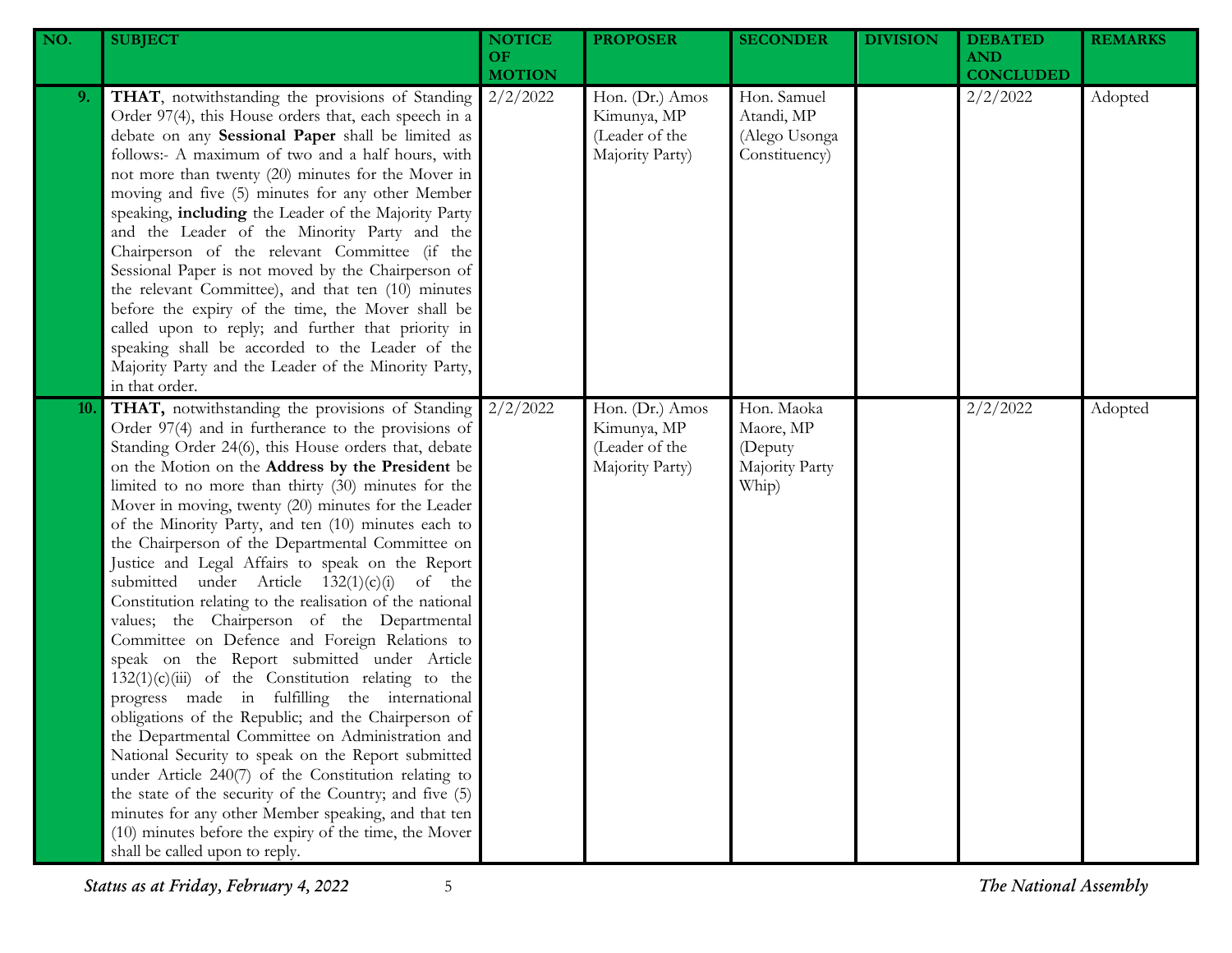| NO.        | <b>SUBJECT</b>                                                                                                                                                                                                                                                                                                                                                                                                                                                                                                                                                                                                                                                                                                                                                                                                                                                                                                                                                                                                                                                                                                                                                                                                                                                                                       | <b>NOTICE</b><br>OF.<br><b>MOTION</b> | <b>PROPOSER</b>                                                     | <b>SECONDER</b>                                                | <b>DIVISION</b> | <b>DEBATED</b><br><b>AND</b><br><b>CONCLUDED</b> | <b>REMARKS</b> |
|------------|------------------------------------------------------------------------------------------------------------------------------------------------------------------------------------------------------------------------------------------------------------------------------------------------------------------------------------------------------------------------------------------------------------------------------------------------------------------------------------------------------------------------------------------------------------------------------------------------------------------------------------------------------------------------------------------------------------------------------------------------------------------------------------------------------------------------------------------------------------------------------------------------------------------------------------------------------------------------------------------------------------------------------------------------------------------------------------------------------------------------------------------------------------------------------------------------------------------------------------------------------------------------------------------------------|---------------------------------------|---------------------------------------------------------------------|----------------------------------------------------------------|-----------------|--------------------------------------------------|----------------|
| 11.        | THAT, notwithstanding the provisions of Standing<br>Order 97(4), this House orders that, each speech in<br>debate on Reports of Constitutional Commissions<br>and Independent Offices be limited as follows:- A<br>maximum of four hours with not more than thirty (30)<br>minutes for the Mover in moving and ten (10) minutes<br>in replying, a maximum of thirty (30) minutes for the<br>Chairperson of the relevant Committee, and a maximum<br>of ten (10) minutes for any other Member speaking,<br>except the Leader of the Majority Party and the Leader<br>of the Minority Party, who shall be limited to a<br>maximum of fifteen (15) minutes each; and that priority<br>be accorded to the Chairperson of the relevant<br>Committee, the Leader of the Majority Party and the<br>Leader of the Minority Party, in that order.                                                                                                                                                                                                                                                                                                                                                                                                                                                             | 2/2/2022                              | Hon. (Dr.) Amos<br>Kimunya, MP<br>(Leader of the<br>Majority Party) | Hon. Sophia<br>Noor, MP<br>(Ijara)<br>Constituency)            |                 | 2/2/2022                                         | Adopted        |
| <b>12.</b> | THAT, pursuant to the provisions of Standing Order<br>97(4), this House orders that, each speech in a debate on<br>the Report of the Budget & Appropriations<br>Committee on Budget Estimates contemplated under<br>Standing Orders 239 and 240 be limited as follows:<br>• General Supply Debate:- A maximum of three (3)<br>sitting days with thirty (30) minutes for the Mover in<br>moving and fifteen minutes (15) in replying; a<br>maximum of ten (10) minutes for each of the<br>Chairpersons of the Departmental Committees and a<br>maximum of five (5) minutes for any other Member<br>speaking, except the Leader of the Majority Party and<br>the Leader of the Minority Party who shall be limited<br>to a maximum of ten minutes (10) each; and that<br>priority in speaking be accorded to the Leader of the<br>Majority Party, the Leader of the Minority Party and<br>the respective Chairpersons of the Departmental<br>Committees in the order that they appear in the<br>Second Schedule to the Standing Orders; and,<br>Committee of Supply: - A maximum of six (6)<br>sitting days for the consideration of the proposed<br>allocations to the respective Votes/Programmes in<br>the order specified in the Schedule submitted by the<br>Budget and Appropriations Committee. | 2/2/2022                              | Hon. (Dr.) Amos<br>Kimunya, MP<br>(Leader of the<br>Majority Party) | Hon. Martin<br>Peters Owino,<br>MP<br>(Ndhiwa<br>Constituency) |                 | 2/2/2022                                         | Adopted        |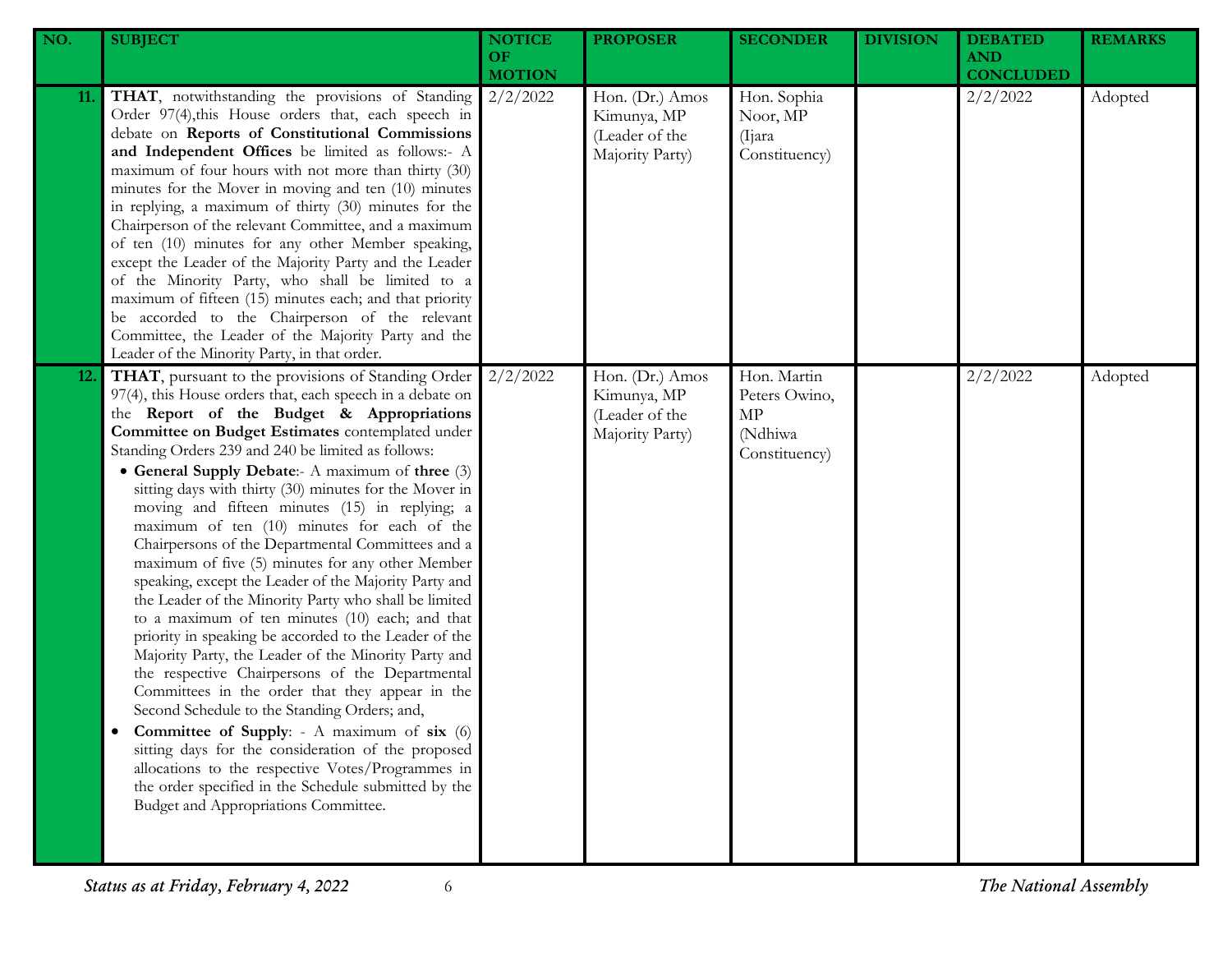| NO.        | <b>SUBJECT</b>                                                                                                                                                                                                                                                                                                                                                                                                                                                                                                                                                                                                                                                                                                                                                                                                                                                                                                                                                                                           | <b>NOTICE</b><br><b>OF</b><br><b>MOTION</b> | <b>PROPOSER</b>                                                     | <b>SECONDER</b>                                                | <b>DIVISION</b> | <b>DEBATED</b><br><b>AND</b><br><b>CONCLUDED</b> | <b>REMARKS</b> |
|------------|----------------------------------------------------------------------------------------------------------------------------------------------------------------------------------------------------------------------------------------------------------------------------------------------------------------------------------------------------------------------------------------------------------------------------------------------------------------------------------------------------------------------------------------------------------------------------------------------------------------------------------------------------------------------------------------------------------------------------------------------------------------------------------------------------------------------------------------------------------------------------------------------------------------------------------------------------------------------------------------------------------|---------------------------------------------|---------------------------------------------------------------------|----------------------------------------------------------------|-----------------|--------------------------------------------------|----------------|
| 13.        | THAT, pursuant to the provisions of Standing Order<br>97(1), this House orders that, each speech in the<br>general debate contemplated under Standing<br>Order 146 (Consideration of Senate amendments to Bills<br>originating in the National Assembly) be limited as<br>follows:- a maximum of one hour and thirty minutes,<br>with not more than fifteen minutes (15) for the Mover<br>in moving, fifteen minutes (15) for the Chairperson of<br>the relevant Departmental Committee, and five (5)<br>minutes for any other Member speaking, including the<br>Leader of the Majority Party and the Leader of the<br>Minority Party (if the Bill is not party-sponsored), and<br>that five (5) minutes before the expiry of the time, the<br>Mover shall be called upon to reply; and further that<br>priority in speaking shall be accorded to the Leader of<br>the Majority Party, the Leader of the Minority Party<br>and the Chairperson of the relevant Departmental<br>Committee, in that order. | 2/2/2022                                    | Hon. (Dr.) Amos<br>Kimunya, MP<br>(Leader of the<br>Majority Party) | Hon. (Dr.)<br>Gideon<br>Ochanda, MP<br>(Bondo<br>Constituency) |                 | 2/2/2022                                         | Adopted        |
| <b>14.</b> | <b>THAT</b> , pursuant to the provisions of 97(4), this<br>House orders that, the debate on any Motion for the<br>Sine Die Adjournment of the House in accordance<br>with the Calendar of the House, shall be limited as<br>follows:- a maximum of four (4) hours for the entire<br>motion, with not more than five (5) minutes for each<br>Member speaking, except the Mover, the Leader of<br>the Majority Party and the Leader of the Minority<br>Party, who shall be limited to a maximum of fifteen<br>(15) minutes each; that priority shall be accorded to<br>the Leader of the Majority Party, the Leader of the<br>Minority Party and the Deputy Speaker in that order<br>and further that, at the expiry of the time allocated for<br>the Motion, the House shall adjourn without question<br>put pursuant to the provisions of Standing Order<br>28(3) (Calendar of the House).                                                                                                               | 2/2/2022                                    | Hon. (Dr.) Amos<br>Kimunya, MP<br>(Leader of the<br>Majority Party) | Hon. (Sarah<br>Korere, MP<br>(Laipikia North<br>Constituency)  |                 | 2/2/2022                                         | Adopted        |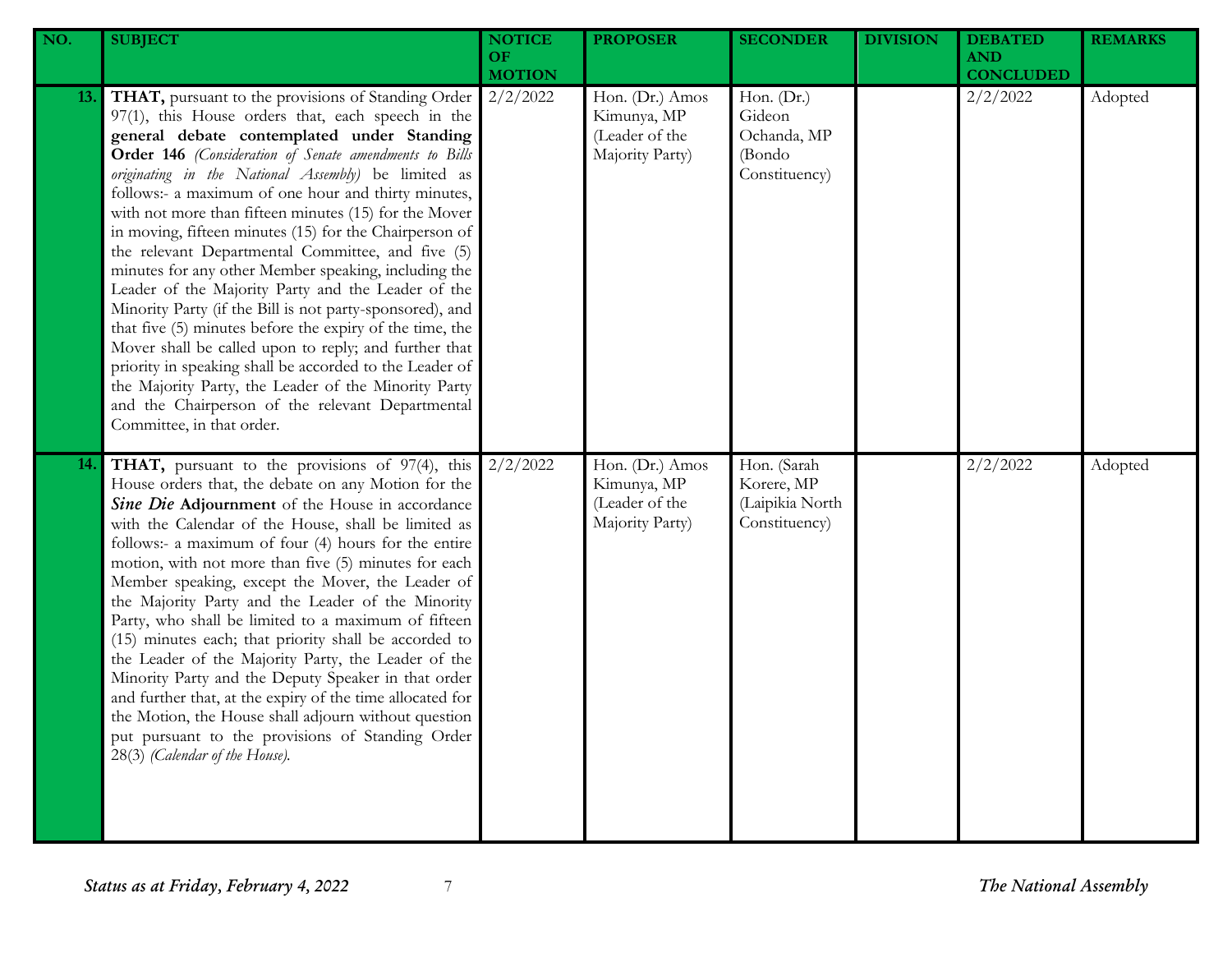| NO.        | <b>SUBJECT</b>                                                                                                                                                                                                                                                                                                                                                                                                                                                                                                                                                                                                                                                                                                                                                                                                                                                                                                                                                                                                                                                                                                                                                                                                                                                                                                                                                                                                                                                                                                                                                                                                                                                                                                                                                                                                                                                                                                                                                                                                                     | <b>NOTICE</b><br>OF<br><b>MOTION</b> | <b>PROPOSER</b>                                                     | <b>SECONDER</b>                                         | <b>DIVISION</b> | <b>DEBATED</b><br><b>AND</b><br><b>CONCLUDED</b> | <b>REMARKS</b> |
|------------|------------------------------------------------------------------------------------------------------------------------------------------------------------------------------------------------------------------------------------------------------------------------------------------------------------------------------------------------------------------------------------------------------------------------------------------------------------------------------------------------------------------------------------------------------------------------------------------------------------------------------------------------------------------------------------------------------------------------------------------------------------------------------------------------------------------------------------------------------------------------------------------------------------------------------------------------------------------------------------------------------------------------------------------------------------------------------------------------------------------------------------------------------------------------------------------------------------------------------------------------------------------------------------------------------------------------------------------------------------------------------------------------------------------------------------------------------------------------------------------------------------------------------------------------------------------------------------------------------------------------------------------------------------------------------------------------------------------------------------------------------------------------------------------------------------------------------------------------------------------------------------------------------------------------------------------------------------------------------------------------------------------------------------|--------------------------------------|---------------------------------------------------------------------|---------------------------------------------------------|-----------------|--------------------------------------------------|----------------|
| <b>15.</b> | THAT, notwithstanding the provisions of Standing<br>Orders 41 and 42 relating to conveying of Messages from the<br>Senate and from the President or the National Executive,<br>Standing Orders 120, 122 and 126 relating to<br>Publication, Procedure upon Publication and First Reading of<br>Bills and Standing Order 210(2) relating to Tabling of<br>Statutory Instruments, this House orders that during the<br>Short and Long Recesses of the Sixth Session-<br>Upon receipt of any Message from the Senate,<br>(a)<br>or upon receipt of any name of a person<br>nominated for appointment to a state or public<br>office from the President or any other office in<br>the National Executive, the Speaker shall<br>forthwith refer such Message to the relevant<br>Committee for consideration, without having to<br>recall the House, and report such fact to the<br>House on resumption;<br>upon receipt of any Message relating to the<br>(b)<br>Senate's Amendments to a Bill originating in<br>the National Assembly, the Speaker shall<br>forthwith refer the Schedule of the Senate<br>Amendments to the relevant Committee for<br>consideration pursuant to the provisions of<br>Standing Order 145 (Senate amendments to Bills<br>originating in the National Assembly), and report<br>such fact to the House on resumption;<br>should a Bill be published during the said<br>(c)<br>period, or a published Bill become due for First<br>Reading, the Speaker shall, upon lapse of at<br>least three days following the publication of the<br>Bill and following a determination that such Bill<br>is of priority, forthwith refer such Bill to the<br>relevant Committee for consideration pursuant<br>to the provisions of Standing Order<br>127 (Committal of Bills to Committees and public<br>participation) and cause the Bill to be read a First<br>Time upon its next Sitting and the Second<br>Reading may be taken forthwith, or on such<br>other day as the House Business Committee<br>may determine; | 2/2/2022                             | Hon. (Dr.) Amos<br>Kimunya, MP<br>(Leader of the<br>Majority Party) | Hon. Robert<br>Gichimu, MP<br>(Gichugu<br>Constituency) |                 | 2/2/2022                                         | Adopted        |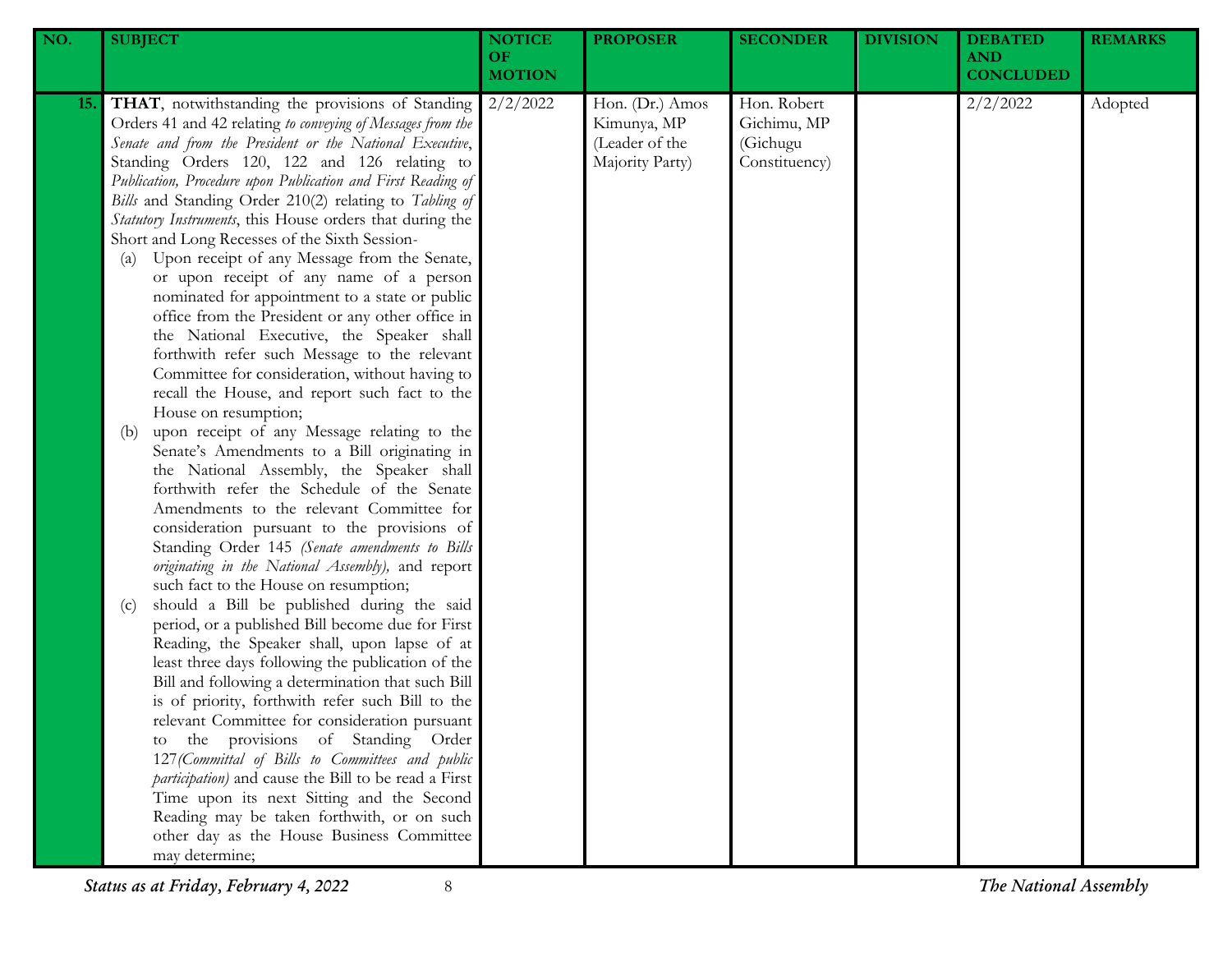| NO.        | <b>SUBJECT</b>                                                                                                                                                                                                                                                                                                                                                                                                                                                                                                                                                                                                                                                                                                                                                                                                              | <b>NOTICE</b><br><b>OF</b><br><b>MOTION</b> | <b>PROPOSER</b>                                                                                | <b>SECONDER</b>                                                                                     | <b>DIVISION</b>                          | <b>DEBATED</b><br><b>AND</b><br><b>CONCLUDED</b> | <b>REMARKS</b>    |
|------------|-----------------------------------------------------------------------------------------------------------------------------------------------------------------------------------------------------------------------------------------------------------------------------------------------------------------------------------------------------------------------------------------------------------------------------------------------------------------------------------------------------------------------------------------------------------------------------------------------------------------------------------------------------------------------------------------------------------------------------------------------------------------------------------------------------------------------------|---------------------------------------------|------------------------------------------------------------------------------------------------|-----------------------------------------------------------------------------------------------------|------------------------------------------|--------------------------------------------------|-------------------|
|            | should any statutory instrument be transmitted<br>(d)<br>for tabling before the House during the period,<br>the Speaker shall, following a determination<br>that the statutory instrument is of priority,<br>forthwith refer the statutory instrument to the<br>relevant Committee for consideration and cause<br>the statutory instrument to be tabled in the<br>House upon its next Sitting in accordance with<br>the provisions of section 11 of the Statutory<br>Instruments Act (No. 3 of 2013); and,<br>should any Paper be transmitted for tabling<br>(e)<br>before the House, the Speaker shall, following a<br>determination that the Paper is of priority,<br>forthwith refer the Paper to the relevant<br>Committee for consideration and cause the<br>Paper to be tabled in the House upon its next<br>Sitting. |                                             |                                                                                                |                                                                                                     |                                          |                                                  |                   |
| <b>16.</b> | THAT, pursuant to the provisions of Standing Order<br>28, this House approves the Calendar of the National<br>Assembly (Regular Sessions) for the Sixth Session<br>(2022).                                                                                                                                                                                                                                                                                                                                                                                                                                                                                                                                                                                                                                                  | 2/2/2022                                    | Hon. (Dr.) Amos<br>Kimunya, MP<br>(Leader of the<br>Majority Party)                            | Hon.<br>Emmanuel<br>Wangwe, MP<br>(Majority Party<br>Whip)                                          |                                          | 2/2/2022                                         | Adopted           |
| 17.        | THAT, notwithstanding the provisions of Standing<br>Order 120, this House resolves to reduce the<br>publication period of the Elections (Amendment) Bill<br>(National Assembly Bill No. 3 of 2022) from 14 days<br>to 5 days.                                                                                                                                                                                                                                                                                                                                                                                                                                                                                                                                                                                               | 2/2/2022                                    | Hon. (Dr.) Amos<br>Kimunya, MP<br>(Leader of the<br>Majority Party)                            | Hon.<br>Emmanuel<br>Wangwe, MP<br>(Majority Party<br>Whip)                                          | 2/2/2022<br>$(Ayes - 43;$<br>$Nays - 62$ | 2/2/2022                                         | Negatived         |
| 18.        | THAT, this House adopts the Report of the<br>Committee on Delegated Legislation on its<br>consideration of the Public Finance Management<br>(Biashara Kenya Fund) Regulations, 2021; the Public<br>Finance Management (Uwezo Fund) (Revocation)<br>Regulations, 2021; the Public Finance Management<br>(Women Enterprise Fund) (Revocation) Regulations,<br>2021; and the Public Finance Management (Youth<br>(Revocation)<br>Enterprise<br>Development<br>Fund)<br>Regulations, 2021, laid on the Table of the House on<br>Tuesday, September 21, 2021, and pursuant to the                                                                                                                                                                                                                                                | 2/2/2022                                    | Hon.<br>William<br>Kamket, MP<br>(Chairperson,<br>Committee<br>on<br>Delegated<br>Legislation) | Hon. Muriuki<br>Njagagua, MP<br>(Vice-<br>Chairperson,<br>Committee on<br>Delegated<br>Legislation) |                                          | 3/2/2022                                         | Debate<br>ongoing |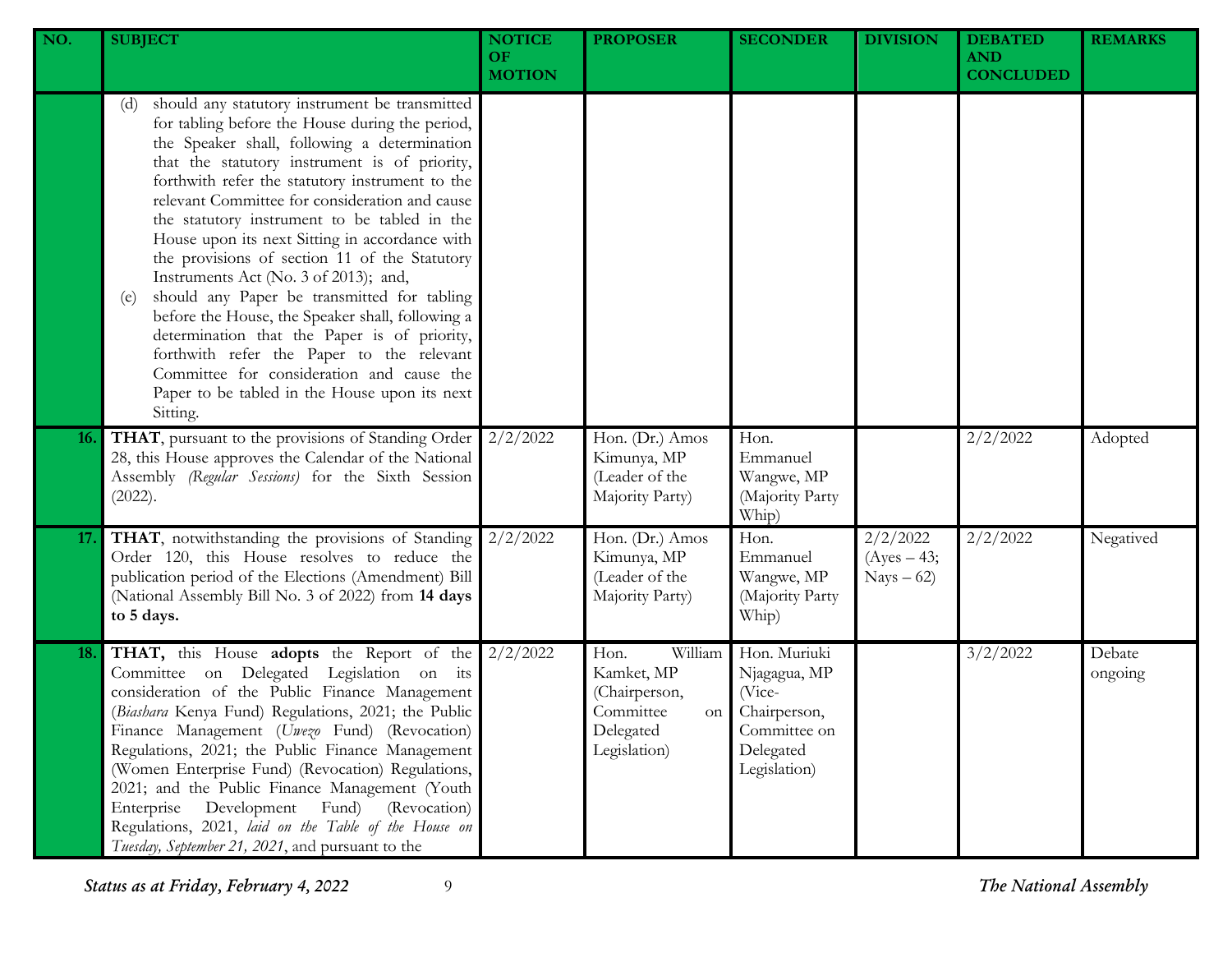| NO. | <b>SUBJECT</b>                                                                                                                                                                                                                                                                                                                                                                                                                                                                                                                                                                                                                                                                                                                                                 | <b>NOTICE</b><br>OF.<br><b>MOTION</b> | <b>PROPOSER</b>                                                                                                      | <b>SECONDER</b>                                                                                     | <b>DIVISION</b> | <b>DEBATED</b><br><b>AND</b><br><b>CONCLUDED</b> | <b>REMARKS</b>     |
|-----|----------------------------------------------------------------------------------------------------------------------------------------------------------------------------------------------------------------------------------------------------------------------------------------------------------------------------------------------------------------------------------------------------------------------------------------------------------------------------------------------------------------------------------------------------------------------------------------------------------------------------------------------------------------------------------------------------------------------------------------------------------------|---------------------------------------|----------------------------------------------------------------------------------------------------------------------|-----------------------------------------------------------------------------------------------------|-----------------|--------------------------------------------------|--------------------|
|     | provisions of section 18 of the Statutory Instruments<br>Act, 2013 annuls in entirety -<br>the Public Finance Management (Biashara<br>(i)<br>Kenya Fund) Regulations, 2021 published as<br>Legal Notice No. 55 of 2021;<br>the Public Finance Management (Uwezo Fund)<br>(11)<br>(Revocation) Regulations, 2021 published as<br>Legal Notice No. 56 of 2021;<br>the Public Finance Management (Women<br>(111)<br>Enterprise Fund) (Revocation) Regulations,<br>2021 published as Legal Notice No. 57 of 2021;<br>and<br>the Public Finance Management (Youth<br>(1V)<br>Enterprise Development Fund) (Revocation)<br>Regulations, 2021 published as Legal Notice<br>No. 58 of 2021.                                                                            |                                       |                                                                                                                      |                                                                                                     |                 |                                                  |                    |
| 19. | THAT, this House adopts the Report of the<br>Committee on Delegated Legislation on its<br>consideration of the Crops (Fibre Crops) Regulations,<br>2020 laid on the Table of the House on Tuesday, November<br>17, 2020, and pursuant to the provisions of section 18<br>of the Statutory Instruments Act, 2013 and Standing<br>Order 210 (4)(b), <i>annuls in entirety</i> the Crops (Fibre<br>Crops) Regulations, 2020 published as Legal Notice No.<br>120 of 2020.                                                                                                                                                                                                                                                                                         | 2/2/2022                              | William<br>Hon.<br>Kamket, MP<br>(Chairperson,<br>Committee<br>on<br>Delegated<br>Legislation)                       | Hon. Muriuki<br>Njagagua, MP<br>(Vice-<br>Chairperson,<br>Committee on<br>Delegated<br>Legislation) |                 | 3/2/2022                                         | Debate<br>ongoing  |
| 20. | THAT, taking into consideration the findings of the<br>Departmental Committee on Finance and National<br>Planning on the vetting of Ms. Elizabeth Wangui<br>Muchiri, nominee for appointment as a member of the<br>Salaries and Remuneration Commission representing the<br>National Police Service Commission, laid on the Table of<br>the House on Thursday, February 03, 2022 and pursuant to<br>the provisions of Article 250(2)(b) of the Constitution,<br>section 7 of the Salaries and Remuneration Commission<br>Act 2010 and sections 3 and 8 of the Public<br>Appointments (Parliamentary Approval) Act, 2011, this<br>House approves the appointment of Ms. Elizabeth<br>Wangui Muchuri as a member of the Salaries and<br>Remuneration Commission. | 3/2/2022                              | Hon.<br>Jimmy<br>Angwenyi, MP<br>(Member,<br>Departmental<br>Committee<br>on<br>Finance<br>and<br>National Planning) |                                                                                                     |                 |                                                  | Awaiting<br>debate |